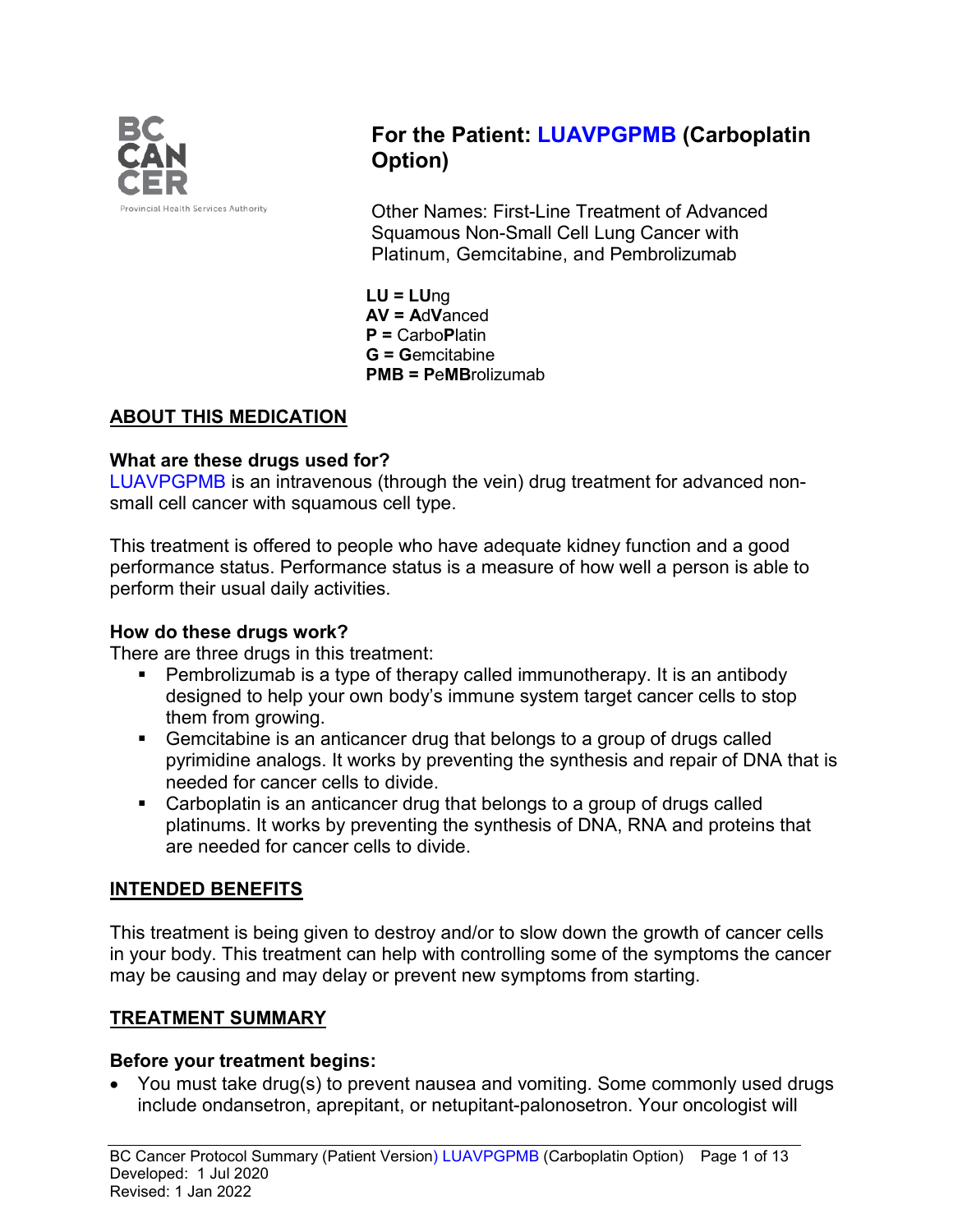select the most suitable choice(s) for you. You may get it from your regular pharmacy with a doctor's prescription.

### **How are these drugs given?**

- Your treatment plan consists of 4 cycles. Each cycle lasts 3 weeks (21 days).
- For each cycle, you will have the three drugs given to you intravenously (through the vein) on Day 1.
	- Pembrolizumab is given first. The infusion lasts about 30 minutes.
	- Gemcitabine is given next. The infusion lasts about 30 minutes.
	- Carboplatin is given last. The infusion lasts about 30 minutes.
- On Day 8 of each cycle, you will only be given gemcitabine intravenously over 30 minutes.

### **What will happen while I am being treated?**

- A blood test is done within one month of starting treatment.
- A blood test is also done before Day 1 and Day 8 of each cycle.
- The dose and timing of your treatment may be changed based on your blood test results and/or other side effects.
- Your very first treatment will take longer than other treatments because a nurse will be reviewing the possible side effects of your treatment plan and will discuss with you how to manage them. *It is a good idea to bring someone with you to your first treatment appointment*.
- Please bring your anti-nausea drugs with you for each treatment. Your nurse will tell you when to take them. You may also need to take anti-nausea drugs at home after treatment. It is easier to prevent nausea and vomiting than to treat it once it happens, so follow directions closely.

## **LUAVPGPMB TREATMENT PROTOCOL (CARBOPLATIN OPTION)**

Start Date:

### **Cycle 1: Blood test before Day 1 and Day 8**

| Day 1         | Day 2     | Day 3     | Day 4     | Day 5     | Day 6         | Day 7     |
|---------------|-----------|-----------|-----------|-----------|---------------|-----------|
| Pembrolizumab | No        | <b>No</b> | No        | No        | No            | No        |
| Gemcitabine   | treatment | treatment | treatment | treatment | treatment     | treatment |
| Carboplatin   |           |           |           |           |               |           |
| Day 8         | Day 9     | Day 10    | Day 11    | Day 12    | Day 13        | Day 14    |
| Gemcitabine   | No        | No        | No        | No        | <b>No</b>     | <b>No</b> |
|               | treatment | treatment | treatment | treatment | treatment     | treatment |
| Day 15        | Day 16    | Day 17    | Day 18    | Day 19    | <b>Day 20</b> | Day 21    |
| <b>No</b>     | <b>No</b> | No        | No        | <b>No</b> | <b>No</b>     | <b>No</b> |
| treatment     | treatment | treatment | treatment | treatment | treatment     | treatment |

**This 21-day cycle will occur for a total of 4 times.**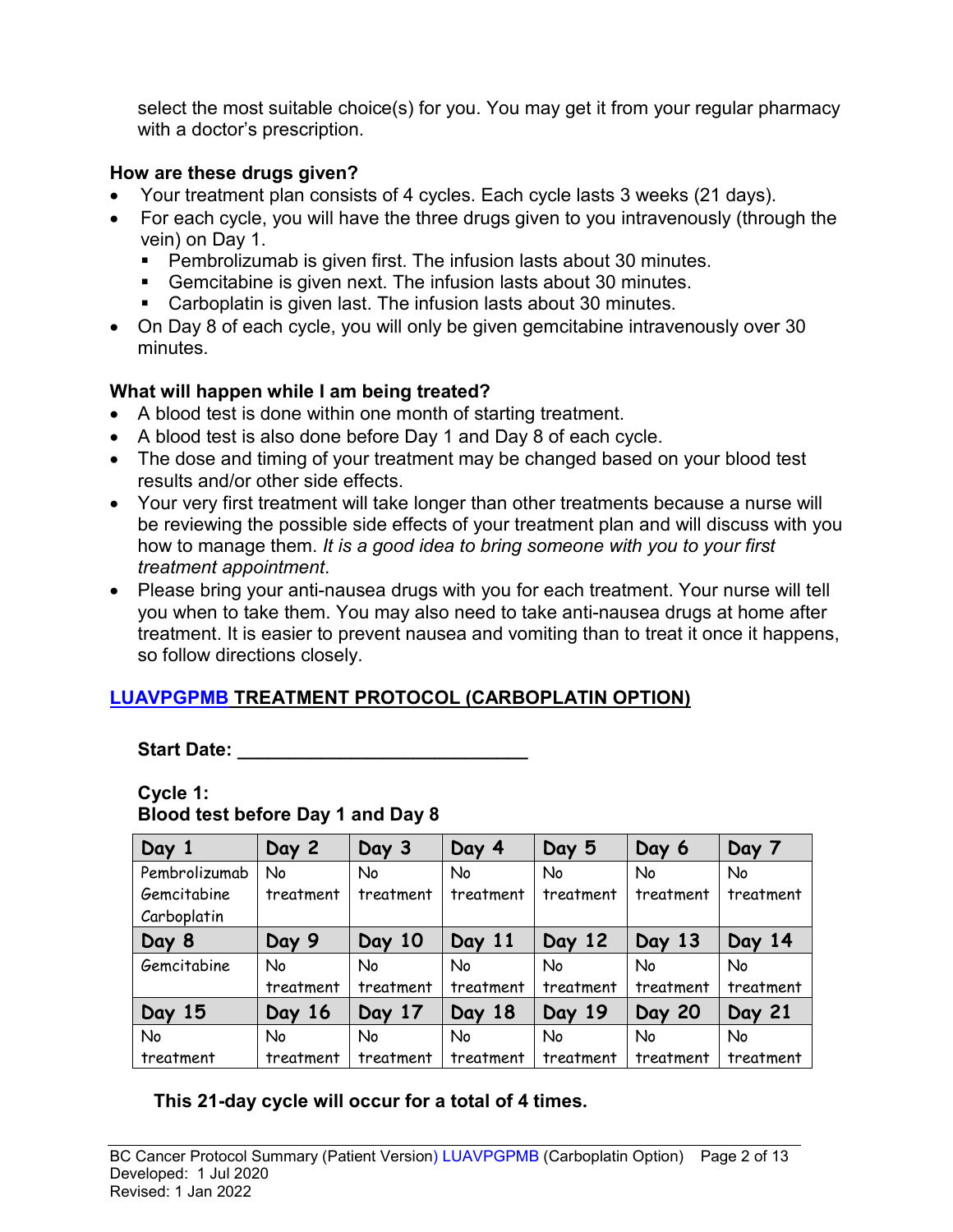### **OTHER INSTRUCTIONS**

#### *It is very important to report side effects immediately to your doctor. Do not manage side effects at home without first speaking with your doctor. Be aware that symptoms may be delayed and can develop months after your last dose.*

#### **What other drugs or foods can interact with LUAVPGPMB?**

- Other drugs may interact with this treatment. Check with your doctor or pharmacist before you start or stop taking any other drugs including all prescription and nonprescription medicines, steroids or other medicines that lower your immune response, vitamins, and herbal supplements.
- The drinking of alcohol (in small amounts) does not appear to affect the safety or usefulness of this treatment.

#### **Other important things to know:**

- **Before you are given pembrolizumab**, talk to your doctor or pharmacist if you:
	- have an active condition where your immune system attacks your body (autoimmune disease), such as ulcerative colitis, Crohn's disease, lupus, rheumatoid arthritis or sarcoidosis.
	- **take other medicines that make your immune system weak. Examples of** these may include steroids, such as prednisone or dexamethasone.
	- had an organ transplant, such as a kidney transplant.
	- **have any other medical conditions.**
- This treatment may cause sterility in men and menopause in women. If you plan to have children, discuss this with your oncologist before starting treatment.
- This treatment may damage sperm and may cause harm to the baby if used during pregnancy. It is best to use birth control while you are undergoing treatment and for **4 months** after the last dose. Tell your doctor right away if you or your partner becomes pregnant. Do not breast feed during treatment.
- Tell all doctors including dentists you see that you are being treated with pembrolizumab, gemcitabine, and carboplatin before you receive treatment of any form.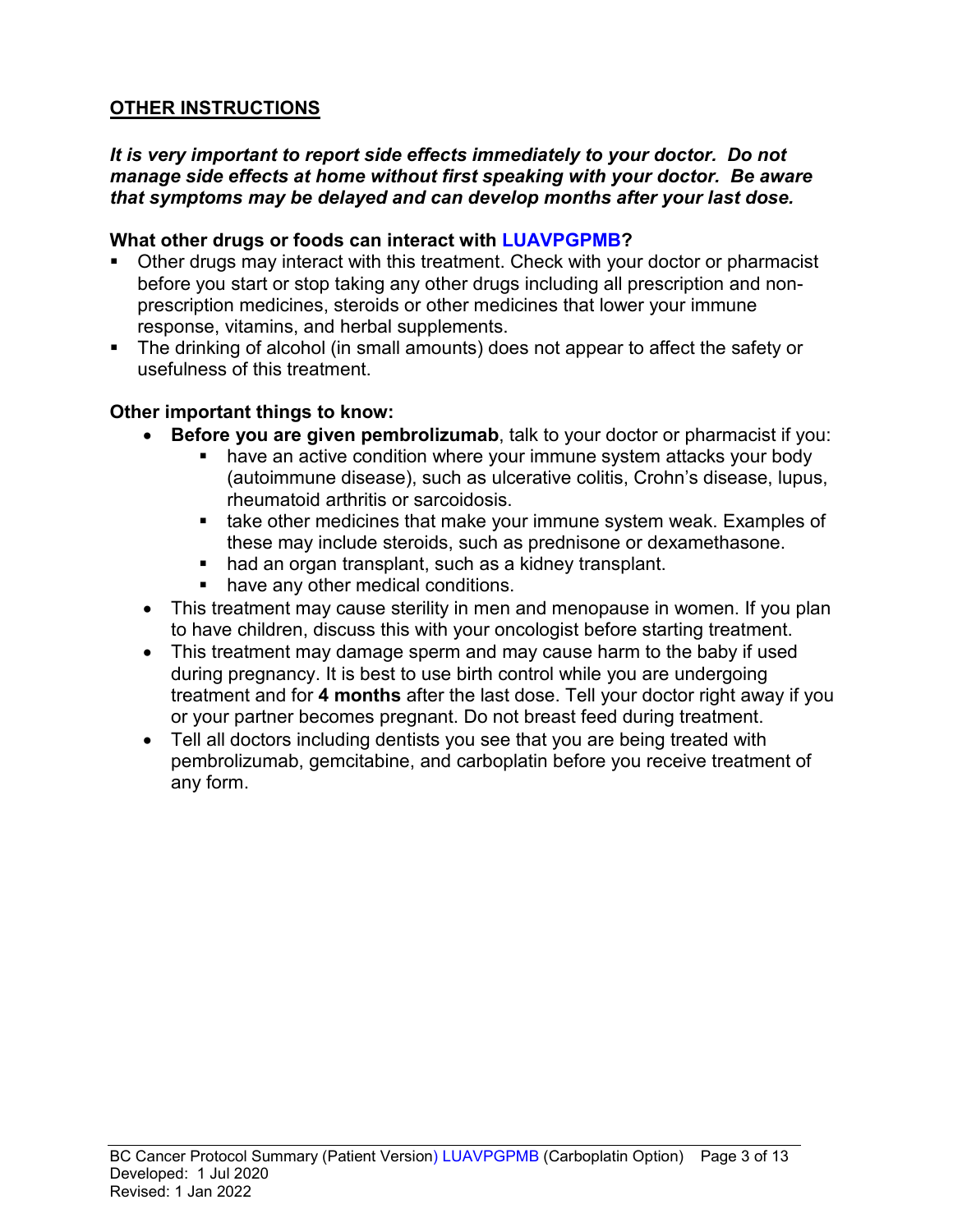## **SIDE EFFECTS AND WHAT TO DO ABOUT THEM**

### **Are there any risks?**

Unexpected and unlikely side effects can occur with any drug treatment. The ones listed below are particularly important for you to be aware of as they are directly related to the common actions of the drug in your treatment plan.

## **What is the most important information I should know about SERIOUS SIDE EFFECTS?**

- **Pembrolizumab may cause serious immune reactions against your own body (autoimmune) affecting many parts.**
- The following side effects were most frequently reported:
	- diarrhea
	- $\blacksquare$  itching, rash
	- $\blacksquare$  joint pain
	- **F** feeling tired
	- **F** feeling less hungry
	- cough
- These side effects are most likely to begin during treatment; however, side effects can show up months after your last treatment with pembrolizumab.
- *Tell* your doctor as soon as possible if you have any of serious side effects listed in the table below or your symptoms get worse.
- **Do not try to treat or diagnose symptoms yourself**. Getting medical treatment right away may keep the problem from becoming more serious.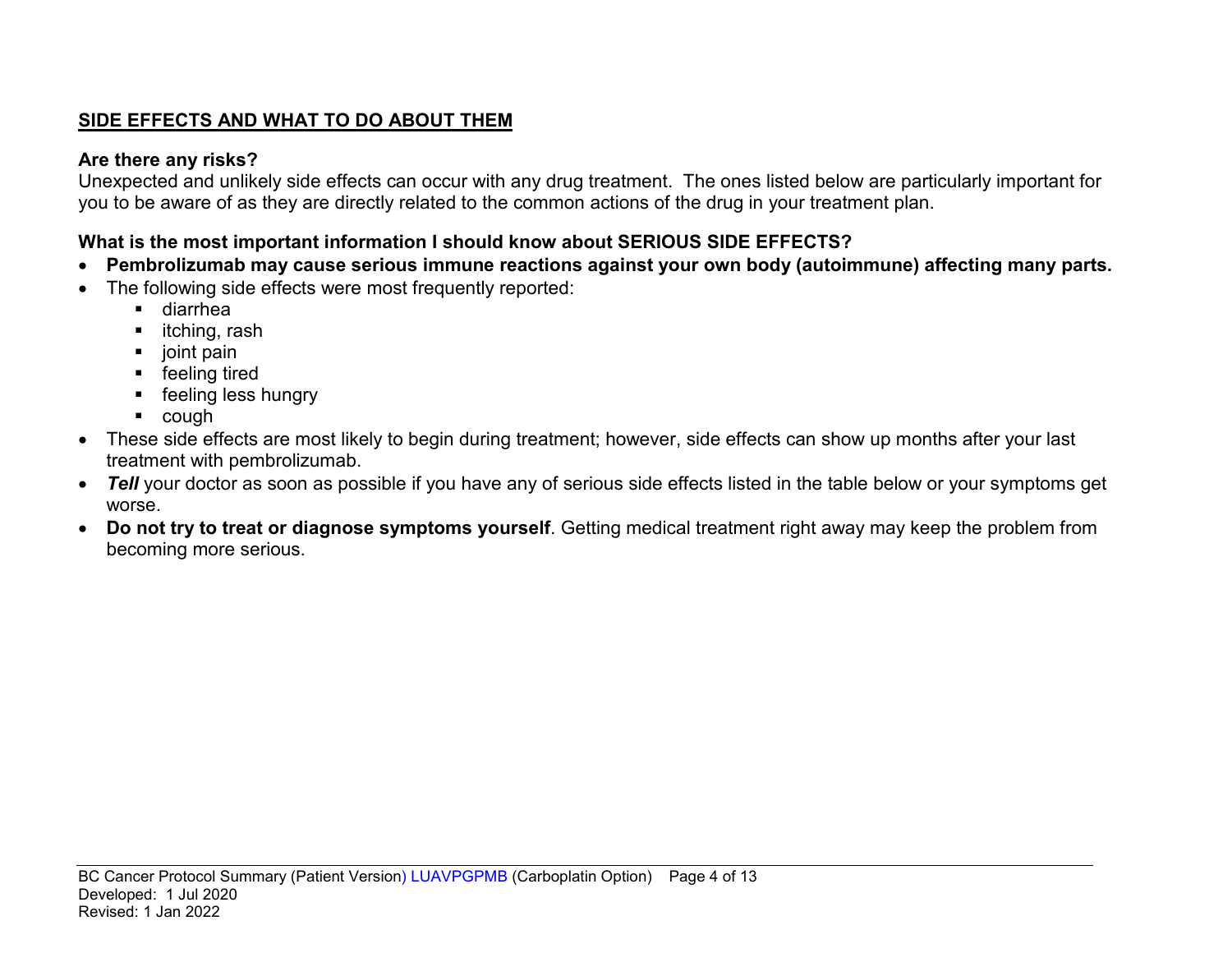### **Serious Side Effects Associated with Pembrolizumab**

| <b>SERIOUS SIDE EFFECTS</b>                                                             | How common is it?      |
|-----------------------------------------------------------------------------------------|------------------------|
| Inflammation of the intestines (colitis)                                                | Common                 |
| Symptoms may include:                                                                   |                        |
| diarrhea (loose stools) or more bowel movements than usual. Do not treat the diarrhea   | (less than 1 in 10 but |
| yourself.                                                                               | more than 1 in 100)    |
| blood or mucus in stools or dark, tarry, sticky stools<br>$\bullet$                     |                        |
| severe stomach pain (abdominal pain) or tenderness                                      |                        |
| Inflammation of the thyroid gland (hyperthyroidism, hypothyroidism)                     | Common                 |
| Symptoms may include:                                                                   |                        |
| rapid heart beat                                                                        | (less than 1 in 10 but |
| weight loss or gain<br>$\bullet$                                                        | more than 1 in 100)    |
| increased sweating<br>$\bullet$                                                         |                        |
| hair loss<br>$\bullet$                                                                  |                        |
| feeling cold<br>$\bullet$                                                               |                        |
| constipation or diarrhea<br>$\bullet$                                                   |                        |
| your voice gets deeper<br>$\bullet$                                                     |                        |
| muscle aches                                                                            |                        |
| changes in sleep patterns                                                               |                        |
| Inflammation of the pituitary gland (hypophysitis, hypopituitarism, including secondary | Common                 |
| adrenal insufficiency)                                                                  |                        |
| Symptoms may include:                                                                   | (less than 1 in 10 but |
| weight loss                                                                             | more than 1 in 100)    |
| increased sweating, hot flashes<br>$\bullet$                                            |                        |
| hair loss (includes facial and pubic)<br>$\bullet$                                      |                        |
| feeling cold<br>$\bullet$                                                               |                        |
| headaches that will not go away or unusual headache<br>$\bullet$                        |                        |
| decreased sex drive<br>$\bullet$                                                        |                        |
| vision problems                                                                         |                        |
| excessive thirst and urination                                                          |                        |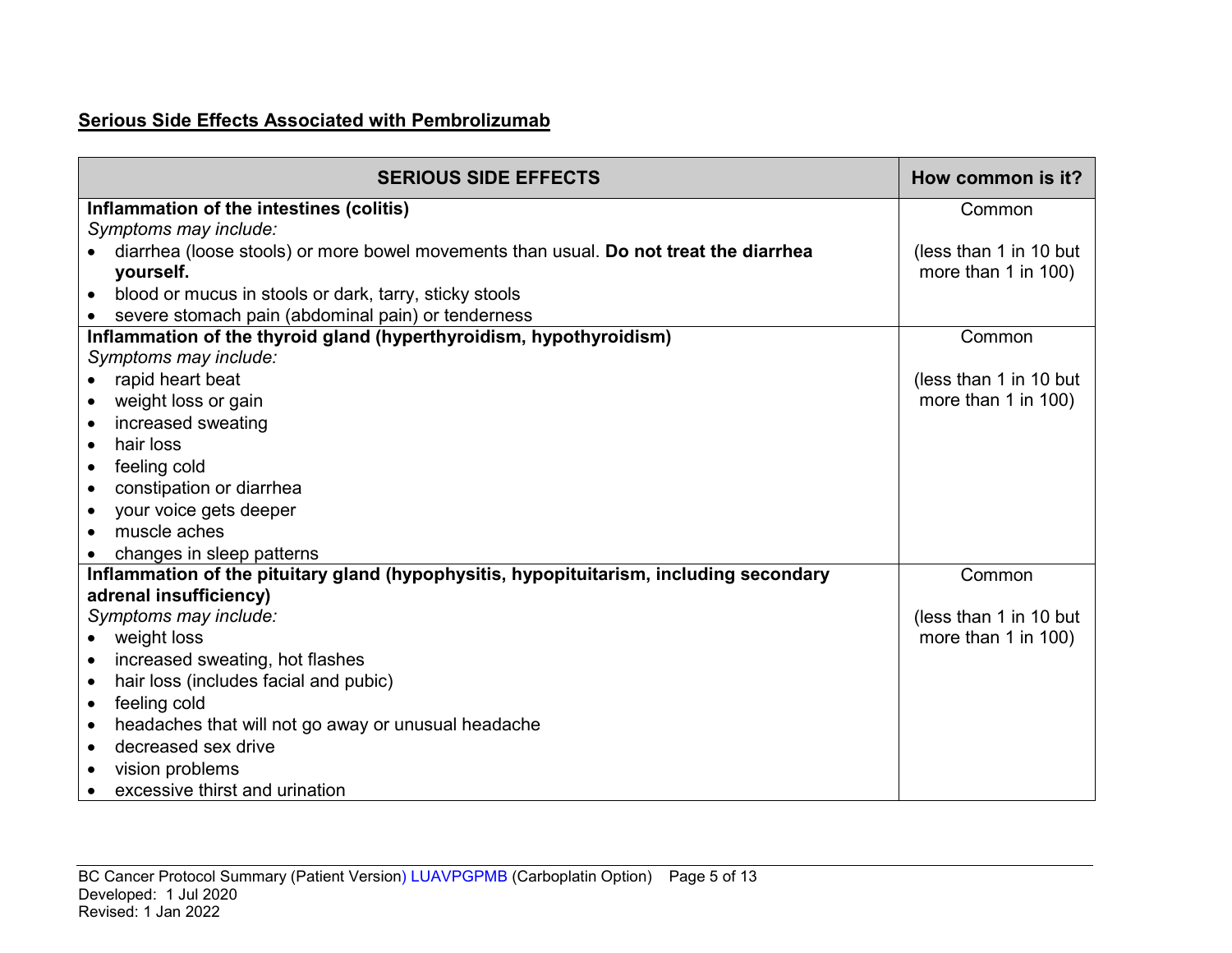| <b>SERIOUS SIDE EFFECTS</b>                                    | How common is it?       |
|----------------------------------------------------------------|-------------------------|
| Inflammation of the lungs (pneumonitis)                        | Common                  |
| Symptoms may include:                                          |                         |
| shortness of breath                                            | (less than 1 in 10 but  |
| chest pain                                                     | more than 1 in 100)     |
| coughing                                                       |                         |
| <b>Problems with muscles</b>                                   | Common                  |
| Symptoms may include:                                          |                         |
| back pain                                                      | (less than 1 in 10 but  |
| spasms                                                         | more than 1 in 100)     |
| weakness                                                       |                         |
| muscle pain                                                    |                         |
| <b>Skin problems</b>                                           | Common                  |
| Symptoms may include:                                          |                         |
| rash                                                           | (less than 1 in 10 but  |
| dry skin                                                       | more than 1 in 100)     |
| Problems in other organs (nervous system, eyes)                | Common                  |
| Symptoms may include:                                          |                         |
| tingling, numbness, lack of energy                             | (less than 1 in 10 but  |
| changes in eyesight                                            | more than 1 in 100)     |
| dizziness                                                      |                         |
| Inflammation of the liver (hepatitis)                          | Uncommon                |
| Symptoms may include:                                          |                         |
| nausea or vomiting<br>$\bullet$                                | (less than 1 in 100 but |
| loss of appetite<br>$\bullet$                                  | more than 1 in 1000)    |
| pain on the right side of your stomach<br>$\bullet$            |                         |
| yellowing of your skin or the whites of your eyes<br>$\bullet$ |                         |
| dark urine                                                     |                         |
| bleeding or bruise more easily than normal                     |                         |
| Inflammation of the kidneys (nephritis)                        | Uncommon                |
| Symptoms may include:                                          |                         |
| changes in the amount or colour of your urine                  | (less than 1 in 100 but |
|                                                                | more than 1 in 1000)    |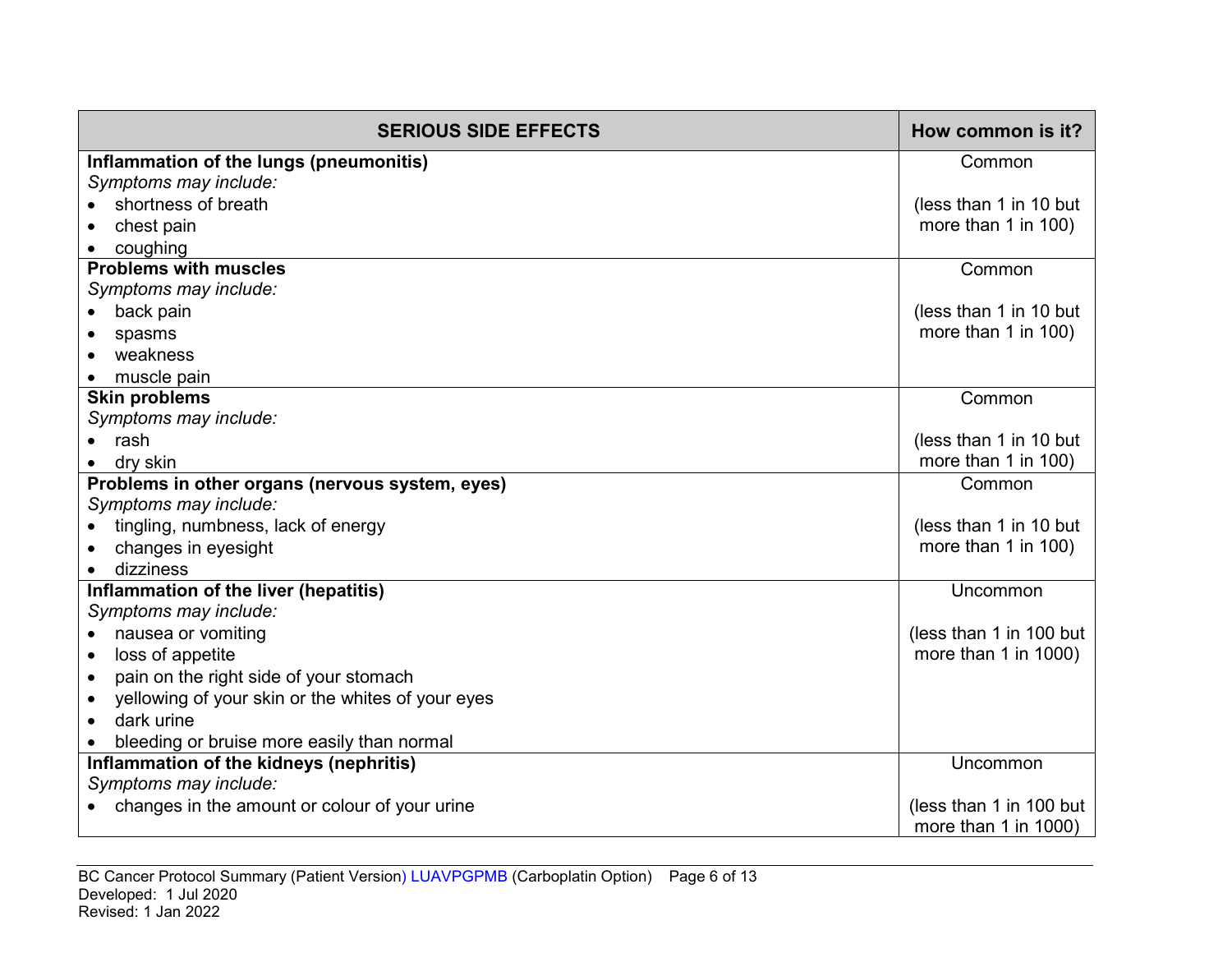| <b>SERIOUS SIDE EFFECTS</b>                     | How common is it?    |
|-------------------------------------------------|----------------------|
| Problems in the pancreas                        | Rare                 |
| Symptoms may include:                           |                      |
| abdominal pain                                  | (less than 1 in 1000 |
| nausea and vomiting                             | but more than 1 in   |
|                                                 | 10000)               |
| Blood sugar problems (type 1 diabetes mellitus) | Rare                 |
| Symptoms may include:                           |                      |
| hunger or thirst                                | (less than 1 in 1000 |
| a need to urinate more often                    | but more than 1 in   |
| weight loss                                     | 10000)               |
| <b>Infusion reactions</b>                       | Rare                 |
| Symptoms may include:                           |                      |
| shortness of breath                             | (less than 1 in 1000 |
| itching or rash                                 | but more than 1 in   |
| dizziness                                       | 10000)               |
| fever                                           |                      |
| wheezing                                        |                      |
| flushing                                        |                      |
| feeling like passing out                        |                      |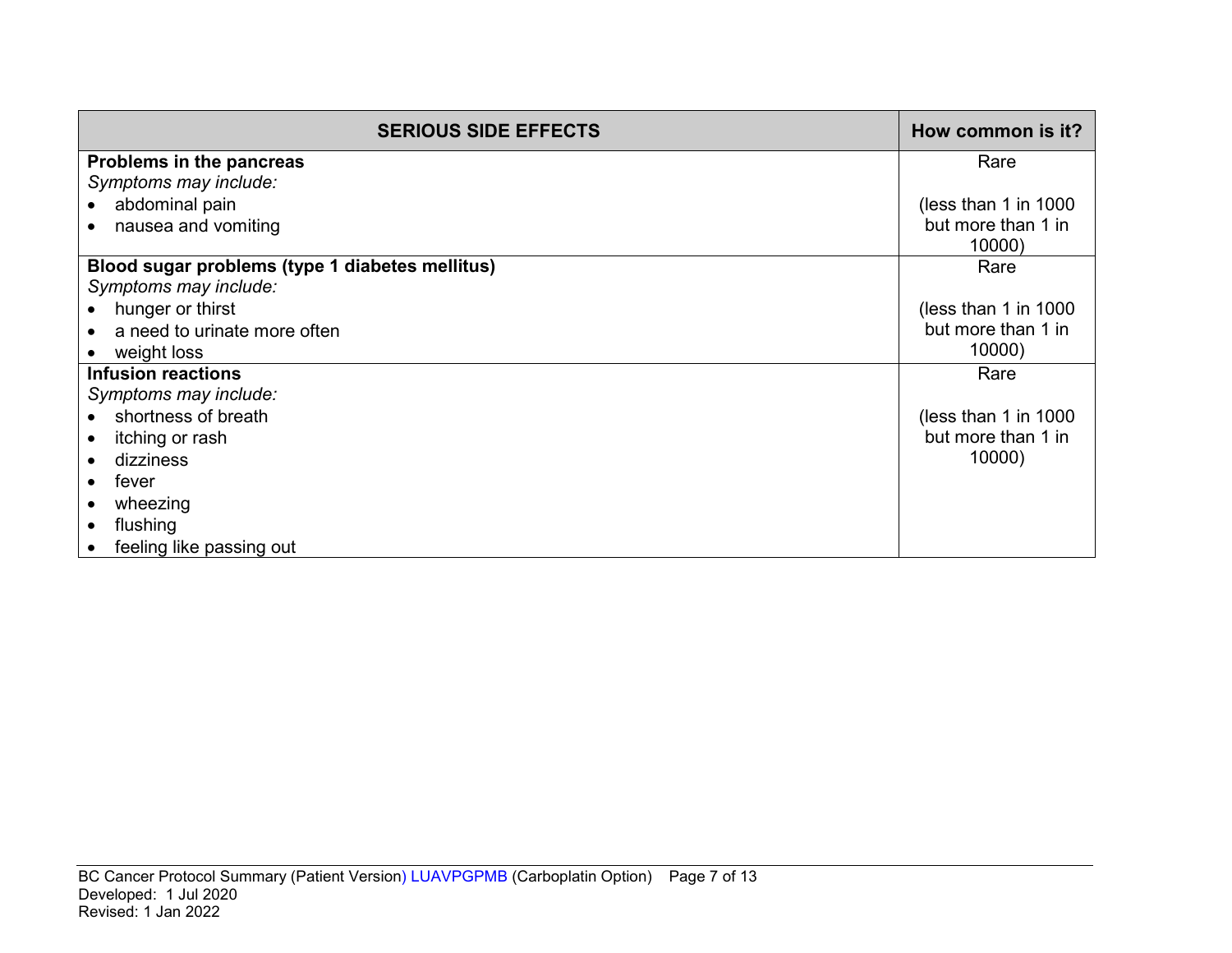## **Management of Other Side Effects**

| <b>OTHER SIDE EFFECTS</b>                                                                                                                                                                                                                                                                        | How common<br>is it? | <b>MANAGEMENT</b>                                                                                                                                                                                                                                                                                                                                                                                                             |
|--------------------------------------------------------------------------------------------------------------------------------------------------------------------------------------------------------------------------------------------------------------------------------------------------|----------------------|-------------------------------------------------------------------------------------------------------------------------------------------------------------------------------------------------------------------------------------------------------------------------------------------------------------------------------------------------------------------------------------------------------------------------------|
| Your white blood cells will decrease<br>a few days after your treatment.<br>They usually return to normal in 2-3<br>weeks. White blood cells protect your<br>body by fighting bacteria (germs) that<br>cause infection. When they are low,<br>you are at greater risk of having an<br>infection. | <b>Very Common</b>   | To help prevent infection:<br>Wash your hands often and always after using the<br>bathroom.<br>Take care of your skin and mouth by gently washing<br>regularly.<br>Avoid crowds and people who are sick.<br>$\bullet$<br>Call your doctor <i>immediately</i> at the first sign of an<br>$\bullet$<br>infection such as fever (over 100°F or 38°C by an oral<br>thermometer), chills, cough or burning when you pass<br>urine. |
| Your <b>platelets</b> may decrease during<br>or after your treatment They will<br>return to normal after your last<br>treatment. Platelets help to make<br>your blood clot when you hurt<br>yourself. You may bruise or bleed<br>more easily than usual.                                         | Common               | To help prevent bleeding problems:<br>Try not to bruise, cut or burn yourself.<br>Clean your nose by blowing gently, do not pick your<br>nose.<br>Avoid constipation.<br>$\bullet$<br>Brush your teeth gently with a soft toothbrush as your<br>gums may bleed more easily. Maintain good oral<br>hygiene.<br>Avoid taking ASA (e.g. ASPIRIN®) or Ibuprofen (e.g.<br>ADVIL®), unless prescribed by your doctor.               |
| <b>Tiredness</b> and lack of energy may<br>sometimes occur.                                                                                                                                                                                                                                      | <b>Very Common</b>   | Do not drive a car or operate machinery if you are feeling<br>$\bullet$<br>tired.<br>Try the ideas in Your Bank to Energy Savings: Helping<br>$\bullet$<br>People with Cancer Handle Fatigue.*<br>If tiredness is persistent and you have other symptoms of<br>hepatitis or inflammation of glands, tell your doctor as<br>soon as possible. (see the table above for serious side<br>effects.)                               |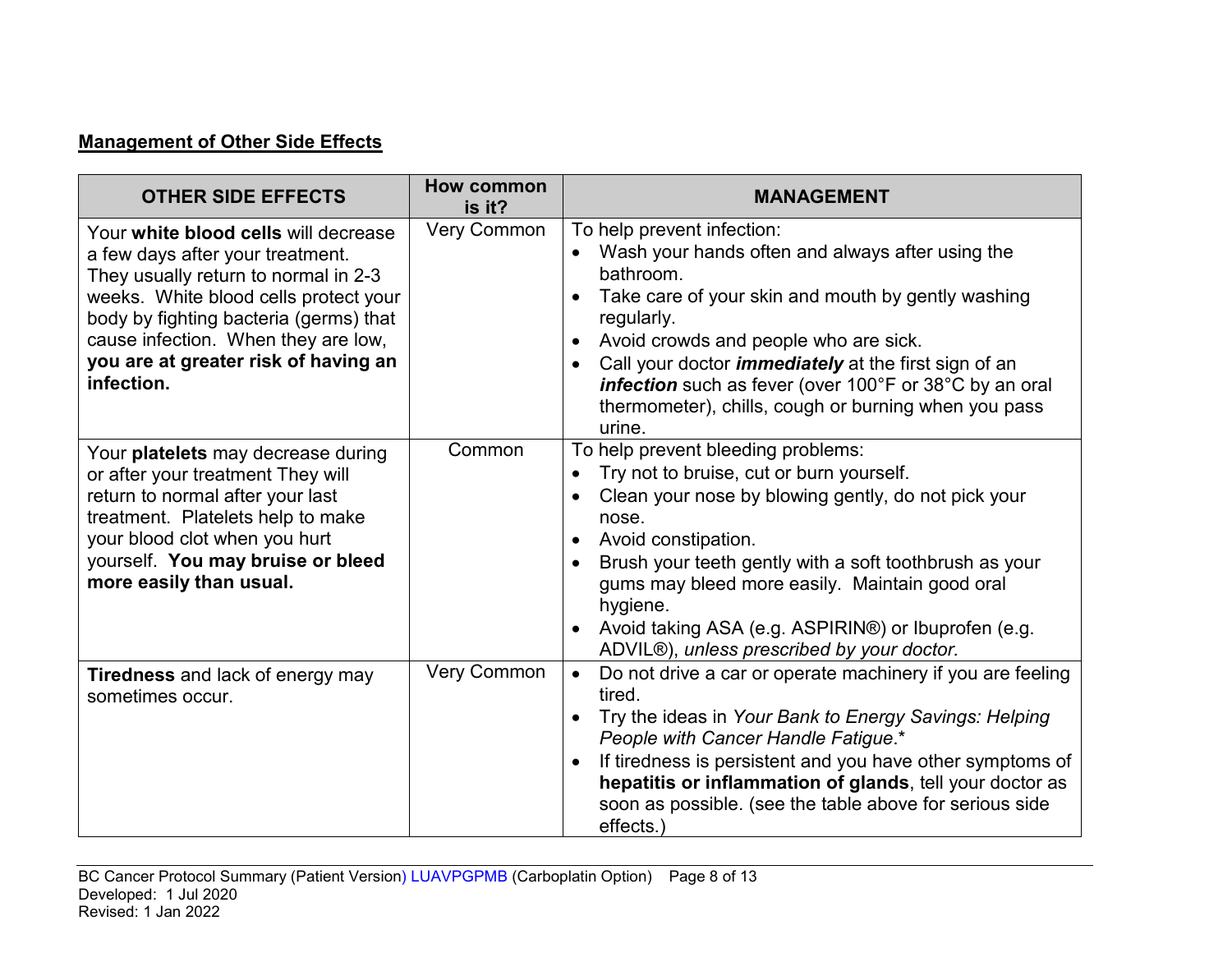| <b>OTHER SIDE EFFECTS</b>                                                           | <b>How common</b><br>is it? | <b>MANAGEMENT</b>                                                                                                                                                                                                                                                                                                                                                                                                                                                                       |
|-------------------------------------------------------------------------------------|-----------------------------|-----------------------------------------------------------------------------------------------------------------------------------------------------------------------------------------------------------------------------------------------------------------------------------------------------------------------------------------------------------------------------------------------------------------------------------------------------------------------------------------|
| Loss of appetite and weight loss<br>sometimes occur.                                | <b>Very Common</b>          | Try the ideas in Food Ideas to Help with Decreased<br>Appetite.*<br>If loss of appetite is persistent and you have other<br>symptoms of hepatitis, tell your doctor as soon as<br>possible. (see the table above for serious side effects.)                                                                                                                                                                                                                                             |
| Nausea and vomiting may occur<br>after your treatment and may last for<br>24 hours. | Very Common                 | You will be given a prescription for anti-nausea drug(s) to<br>$\bullet$<br>take before your chemotherapy treatment and/or at<br>home. It is easier to prevent nausea than to treat it once<br>it has happened, so follow directions closely.<br>Drink plenty of liquids.<br>Eat and drink often in small amounts.<br>Try the ideas in "Food Choices to Control Nausea".<br>Be sure to let your doctor know if you have nausea or<br>vomiting later than 24 hours after your treatment. |
| <b>Constipation may sometimes occur.</b>                                            | Common                      | Exercise if you can.<br>$\bullet$<br>Drink plenty of fluids.<br>Try ideas in Suggestions for Dealing with Constipation.*<br>If you have other symptoms of colitis, tell your doctor as<br>soon as possible. (see the table above for serious side<br>effects.)                                                                                                                                                                                                                          |
| Fever may sometimes occur.                                                          | Common                      | Call your doctor <i>immediately</i> at the first sign of an<br>$\bullet$<br>infection such as fever (over 100°F or 38°C by an oral<br>thermometer), chills, cough or burning when you pass<br>urine.<br>If you have other symptoms of colitis, tell your doctor as<br>soon as possible. (see the table above for serious side<br>effects.)                                                                                                                                              |
| Headache may sometimes occur.                                                       | Common                      | If headache is persistent and you have other symptoms<br>$\bullet$<br>of inflammation of glands, tell your doctor as soon as<br>possible. (see the table above for serious side effects.)                                                                                                                                                                                                                                                                                               |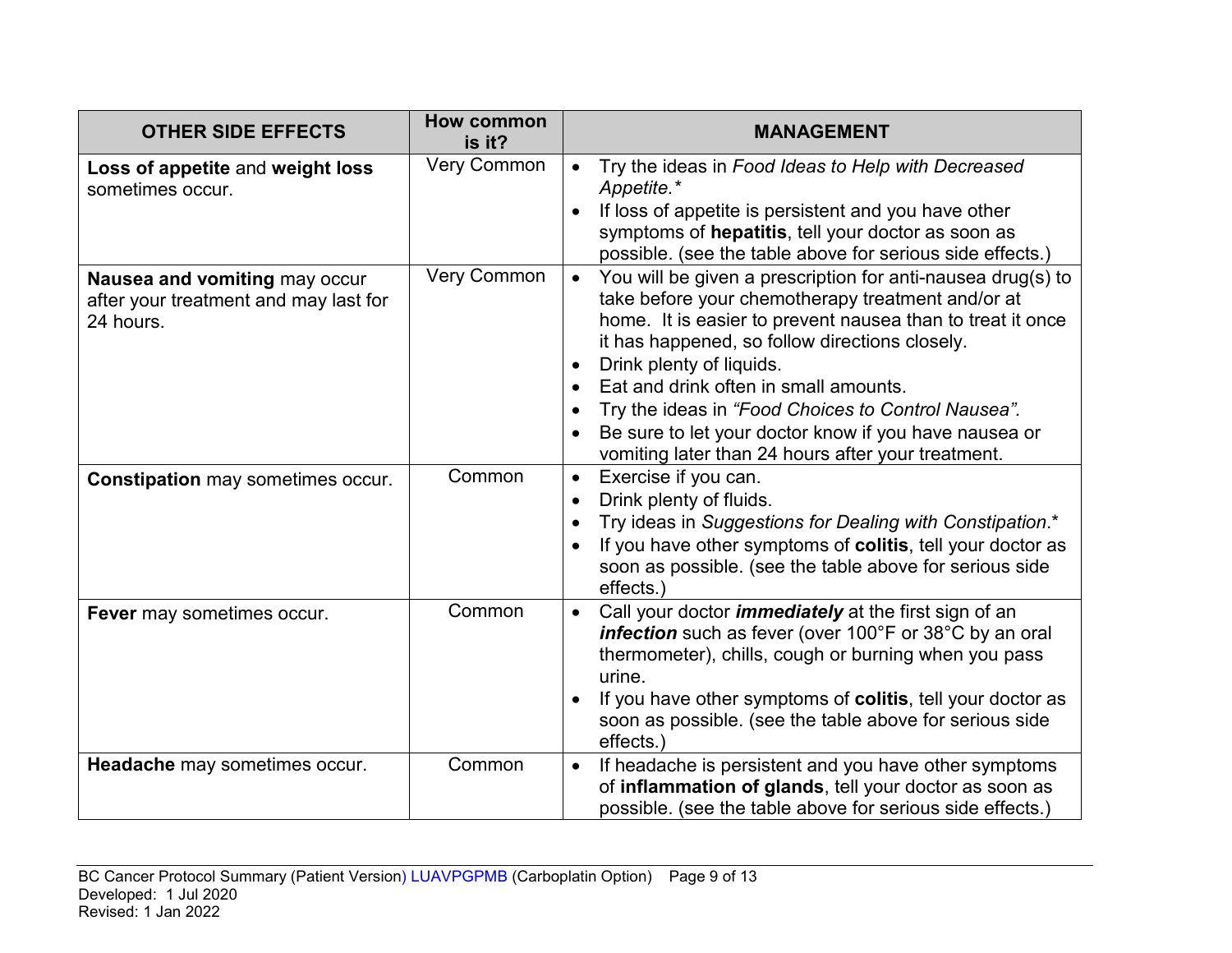| <b>OTHER SIDE EFFECTS</b>                                                                                                                                                                                           | <b>How common</b><br>is it? | <b>MANAGEMENT</b>                                                                                                                                                                                           |
|---------------------------------------------------------------------------------------------------------------------------------------------------------------------------------------------------------------------|-----------------------------|-------------------------------------------------------------------------------------------------------------------------------------------------------------------------------------------------------------|
| <b>Swelling of hands, feet or lower legs</b><br>may occur if your body retains extra<br>fluid                                                                                                                       | Uncommon                    | If swelling is a problem, elevate your feet when resting<br>Avoid tight clothing                                                                                                                            |
| Pain or tenderness may occur<br>where the needle was placed in your<br>vein within 1-2 days after treatment.<br>This may extend all the way up the<br>arm. Sometimes pain may occur<br>where the cancer is located. | Common                      | Apply warm compresses or soak in warm water for 15-20<br>minutes several times a day.<br>See your doctor if the pain continues to bother you.                                                               |
| <b>Hair loss</b> sometimes occurs. If there<br>is hair loss, your hair will grow back<br>once you stop treatment. Colour and<br>texture may change.                                                                 | Uncommon                    | Use a gentle shampoo and soft brush.<br>$\bullet$<br>Care should be taken with use of hair spray, bleaches,<br>dyes and perms.<br>Refer to the pamphlet For the Patient: "Hair loss due to<br>chemotherapy" |

**\*Please ask your oncologist or pharmacist for a copy.**

**If you experience symptoms or changes in your body that have not been described above but worry you, or in any symptoms are severe, contact:**

 **\_\_\_\_\_\_\_\_\_\_\_\_\_\_\_\_\_\_\_\_\_\_\_\_ at telephone number:\_\_\_\_\_\_\_\_\_\_\_\_\_\_\_\_\_\_\_**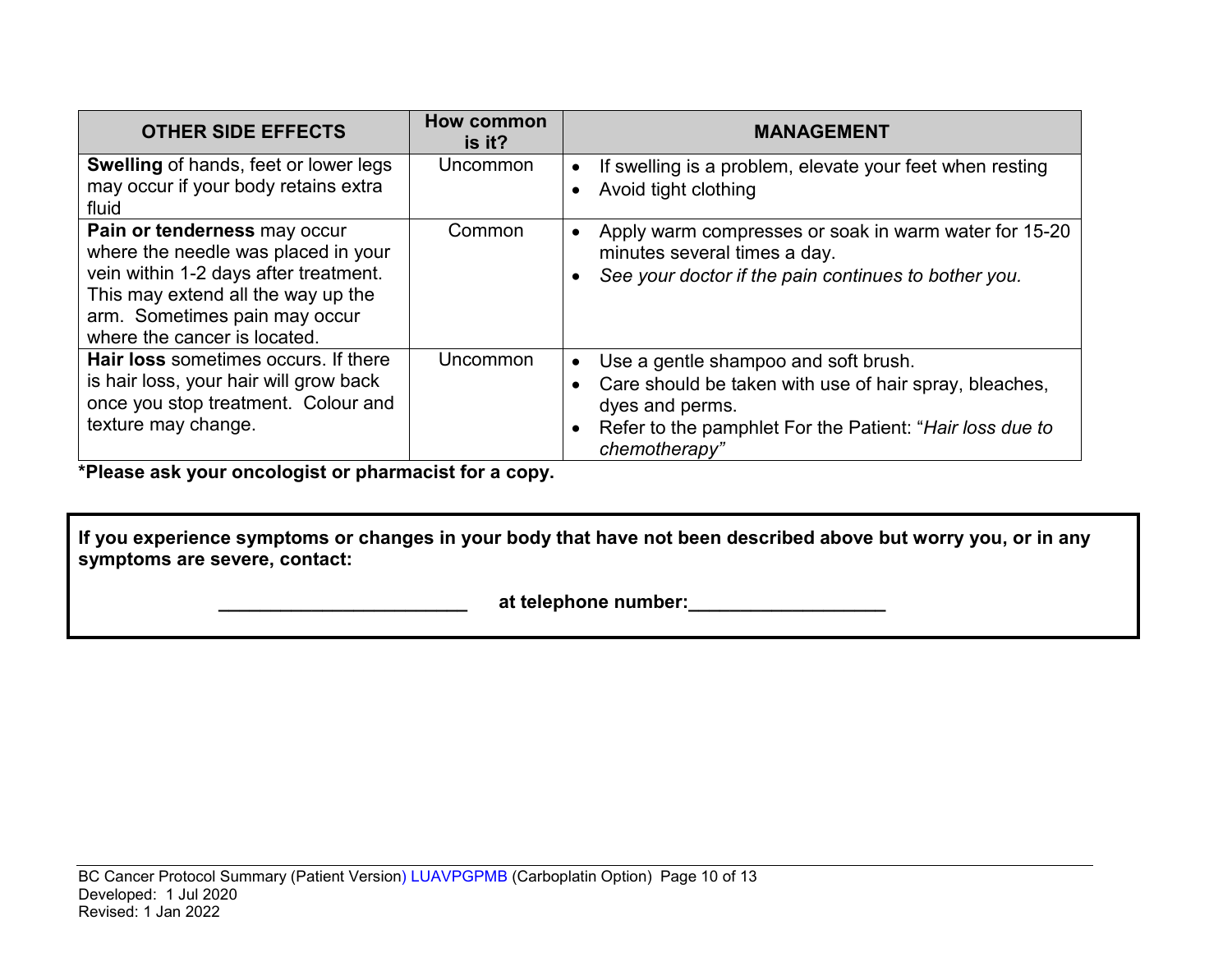| BС<br><b>MEDICAL</b><br>CAN<br><b>ALERT</b><br>CER<br><b>Provincial Health Services Authority</b><br><b>NAME</b>                                                    | SEVERE IMMUNE-MEDIATED ADVERSE REACTIONS<br>Including enterocolitis, intestinal perforation, hepatitis,<br>dermatitis<br>including toxic epidermal)<br>necrolysis),<br>neuropathy, endocrinopathy, pneumonitis,<br>myositis,<br>myocarditis and toxicities in other organ systems. Duration<br>of risk after treatment is unknown. |
|---------------------------------------------------------------------------------------------------------------------------------------------------------------------|------------------------------------------------------------------------------------------------------------------------------------------------------------------------------------------------------------------------------------------------------------------------------------------------------------------------------------|
| has received<br>CHECKPOINT INHIBITOR IMMUNOTHERAPY:<br>Immune-Mediated Adverse Reactions<br>ALWAYS CARRY THIS CARD AND SHOW TO<br>PHYSICIANS INCLUDING ANESTHETISTS | FOR MORE INFORMATION:<br>www.bccancer.bc.ca/health-professionals/professional-resources/cancer-drug-manual<br>Rev Aug 2018                                                                                                                                                                                                         |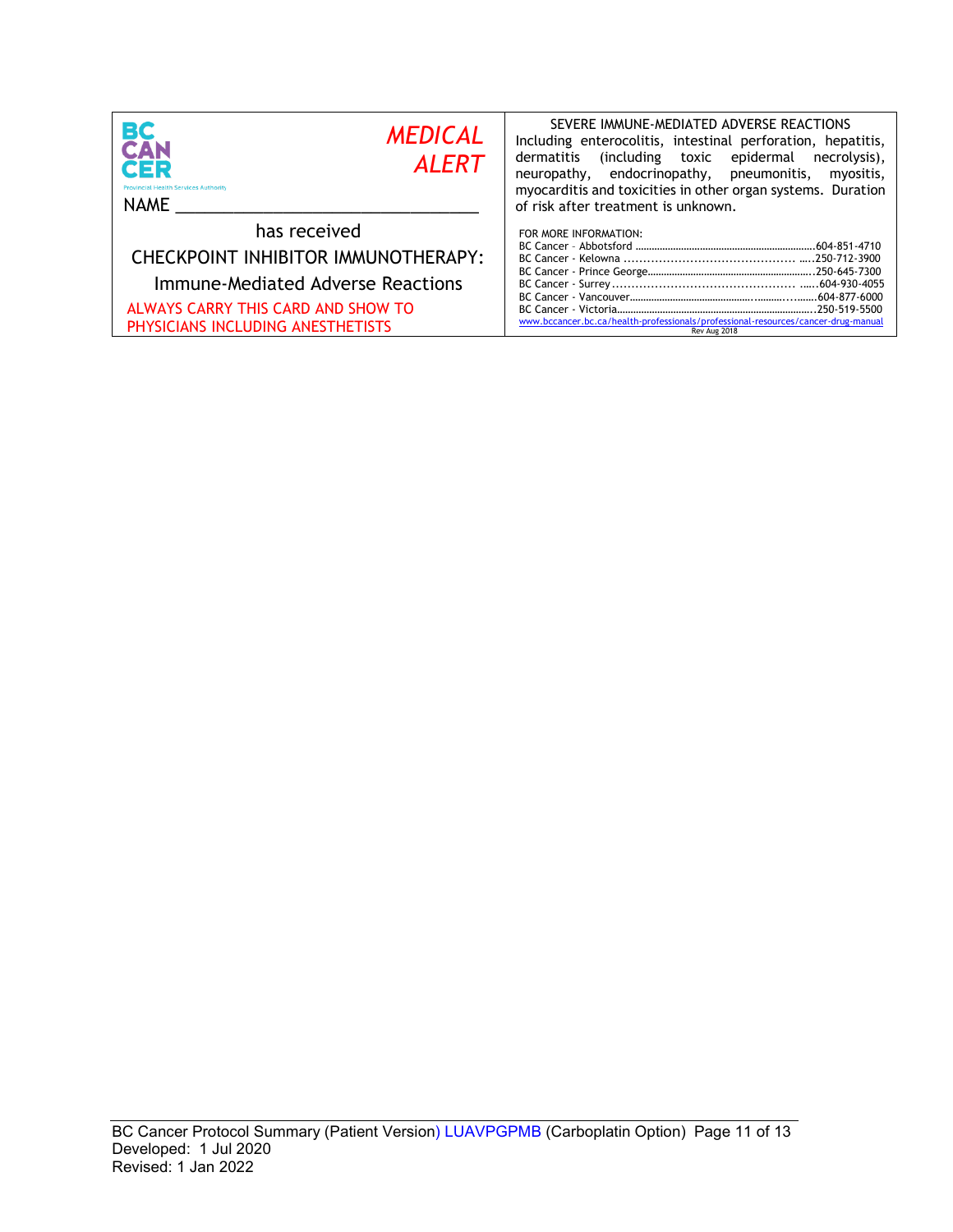| incial Health Services Authority                                                                                                                                                                                                     |     |
|--------------------------------------------------------------------------------------------------------------------------------------------------------------------------------------------------------------------------------------|-----|
| To Whom It May Concern:                                                                                                                                                                                                              |     |
| RE: <b>All and the contract of the contract of the contract of the contract of the contract of the contract of the contract of the contract of the contract of the contract of the contract of the contract of the contract of t</b> |     |
|                                                                                                                                                                                                                                      |     |
|                                                                                                                                                                                                                                      |     |
|                                                                                                                                                                                                                                      |     |
|                                                                                                                                                                                                                                      |     |
| This patient is receiving <b>immunotherapy</b> at the BC Cancer and is at risk of <b>immune-related</b><br>toxicities which may be life threatening and require urgent management.                                                   |     |
| Immunotherapy toxicities are different from those encountered with standard chemotherapy                                                                                                                                             |     |
| or targeted therapies. The immune system may become dysregulated during immunotherapy                                                                                                                                                |     |
| treatment, leading to symptoms and findings which mimic autoimmune disorders. Adverse<br>events can occur during or following treatment and can be life threatening. Any organ system                                                |     |
| in the body is at risk including, but not limited to:                                                                                                                                                                                |     |
| Lungs (pneumonitis, pleuritis, sarcoidosis)                                                                                                                                                                                          |     |
| Gastrointestinal (colitis, ileitis, pancreatitis)                                                                                                                                                                                    |     |
| Liver (hepatitis)<br>Skin (rash, Stevens-Johnson syndrome)                                                                                                                                                                           |     |
| Endocrine (hypophysitis, adrenal insufficiency, hypo/hyperthyroidism, type 1 diabetes mellitus)<br>Renal (interstitial nephritis)                                                                                                    |     |
| Blood (hemolytic anemia, thrombocytopenia, neutropenia)                                                                                                                                                                              |     |
| Neurologic (encephalitis, Guillain-Barré syndrome, meningitis, myasthenia gravis, neuropathy)                                                                                                                                        |     |
| Musculoskeletal (myositis, arthritis)<br>Cardiovascular (pericarditis, myocarditis, vasculitis)                                                                                                                                      |     |
| Ophthalmologic (uveitis, scleritis, episcleritis, conjunctivitis, retinitis)                                                                                                                                                         |     |
| Management of immune-related toxicities necessitates prompt coordination with a medical<br>oncologist with initiation of high dose corticosteroids, and may require referral to the                                                  |     |
| appropriate subspecialty. If you suspect your patient is presenting with immune-related                                                                                                                                              |     |
| toxicity, please contact the patient's medical oncologist directly or if after hours contact the<br>on-call physician, or as per your local centre's process (next page). Additional information on                                  |     |
| immunotherapy toxicity treatment algorithms is located at the end of the above posted                                                                                                                                                |     |
| protocol at www.bccancer.bc.ca.                                                                                                                                                                                                      |     |
|                                                                                                                                                                                                                                      |     |
| <b>BC Cancer Systemic Therapy Program</b>                                                                                                                                                                                            | 1/2 |
| Developed: 28 Nov 2017<br>Revised:                                                                                                                                                                                                   |     |